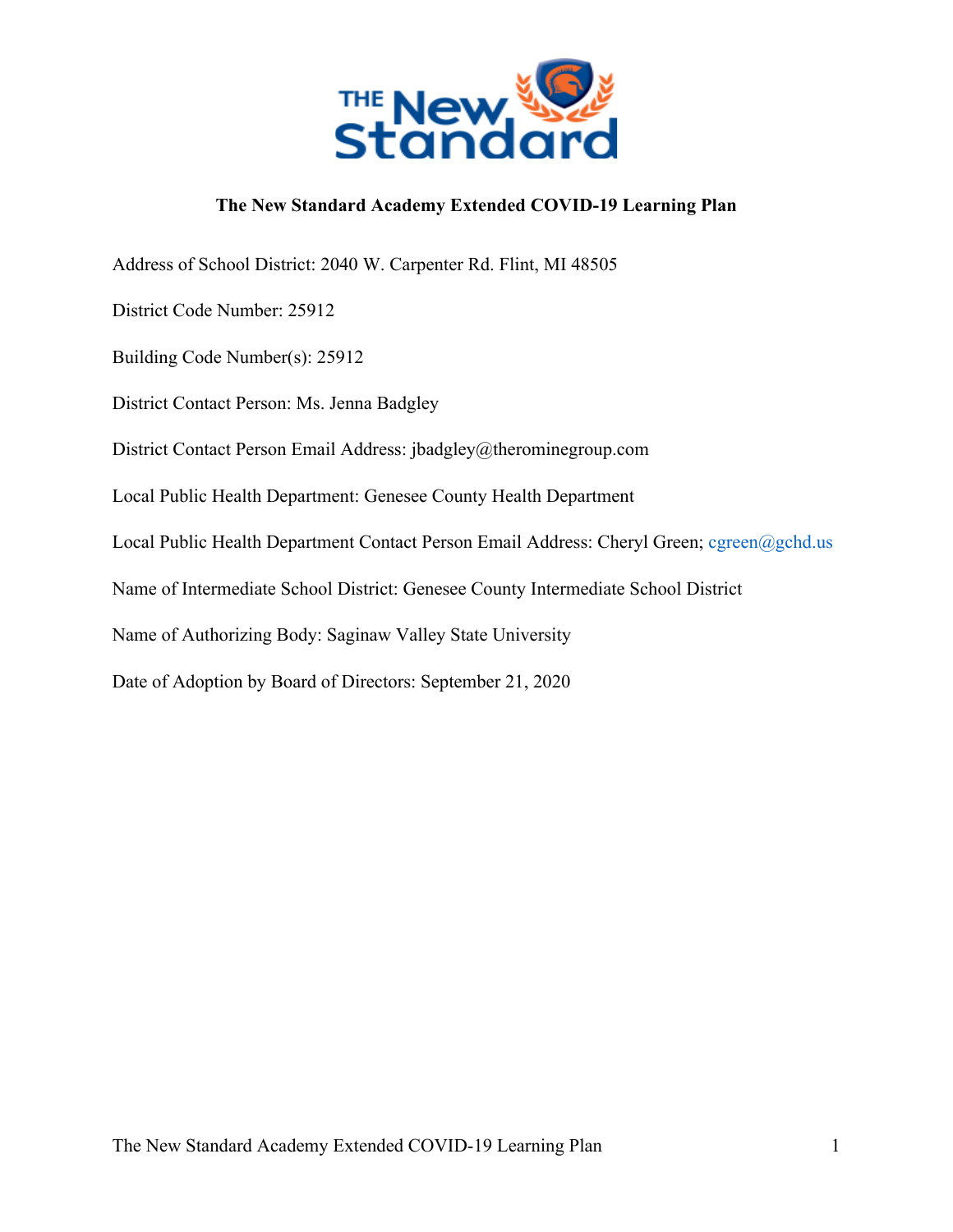

### **Assurances**

- The Academy will administer an approved benchmark assessment, or local benchmark assessment, or any combination thereof, to all pupils in grades K to 8 to measure proficiency in reading and mathematics within the first nine weeks of the 2020-2021 school year.
- Within thirty days after the approval of its Extended COVID-19 Learning Plan, and every 30 days thereafter, the Academy, at a meeting of its board of directors, will re-confirm how instruction is delivered during the 2020-2021 school year and will solicit public comment, at a public meeting, from the parents or legal guardians enrolled in the Academy.
- If delivering pupil instruction virtually, the Academy will expose each pupil to the academic standards that apply for each pupil's grade level or courses in the same scope and sequence as the Academy had planned for that exposure to occur for in-person instruction.
- If delivering pupil instruction virtually, the Academy will provide pupils with equitable access to technology and the internet necessary to participate in instruction.
- The Academy will ensure that students with disabilities will be provided with equitable access to instruction and accommodation in accordance with applicable state and federal laws, rules and regulations.
- The Academy, in consultation with a local health department, and district employees, will develop guidelines concerning appropriate methods for delivering pupil instruction for the 2020-2021 school year that are based on local data that are based on key metrics. A determination concerning the method for delivering pupil instruction shall remain at the Academy Board's discretion. Key metrics that the Academy will consider shall include at least all of the following:
	- COVID-19 Cases or Positive COVID-19 tests
	- Hospitalizations due to COVID-19
	- Number of deaths resulting from COVID-19 over a 14-day period
	- COVID-19 cases for each day for each 1 million individuals
	- The percentage of positive COVID-19 tests over a 4-week period
	- Health capacity strength
	- Testing, tracing, and containment infrastructure with regard to COVID-19
- If the Academy determines that it is safe to provide in-person pupil instruction to pupils, the Academy will prioritize providing in-person pupil instruction to pupils in grades K to 5 who are enrolled in the Academy.
- The Academy will ensure that two (2), 2-way interactions occur between a pupil enrolled in the Academy and the pupil's teacher or at least one (1) of the pupil's teachers during each week of the school year for at least 75% of the pupils enrolled in the Academy. The Academy will publicly announce its weekly interaction rates at each Academy Board meeting where it re-confirm how instruction is being delivered , beginning 30 days after approval of its Extended COVID-19 Learning

The New Standard Academy Extended COVID-19 Learning Plan 2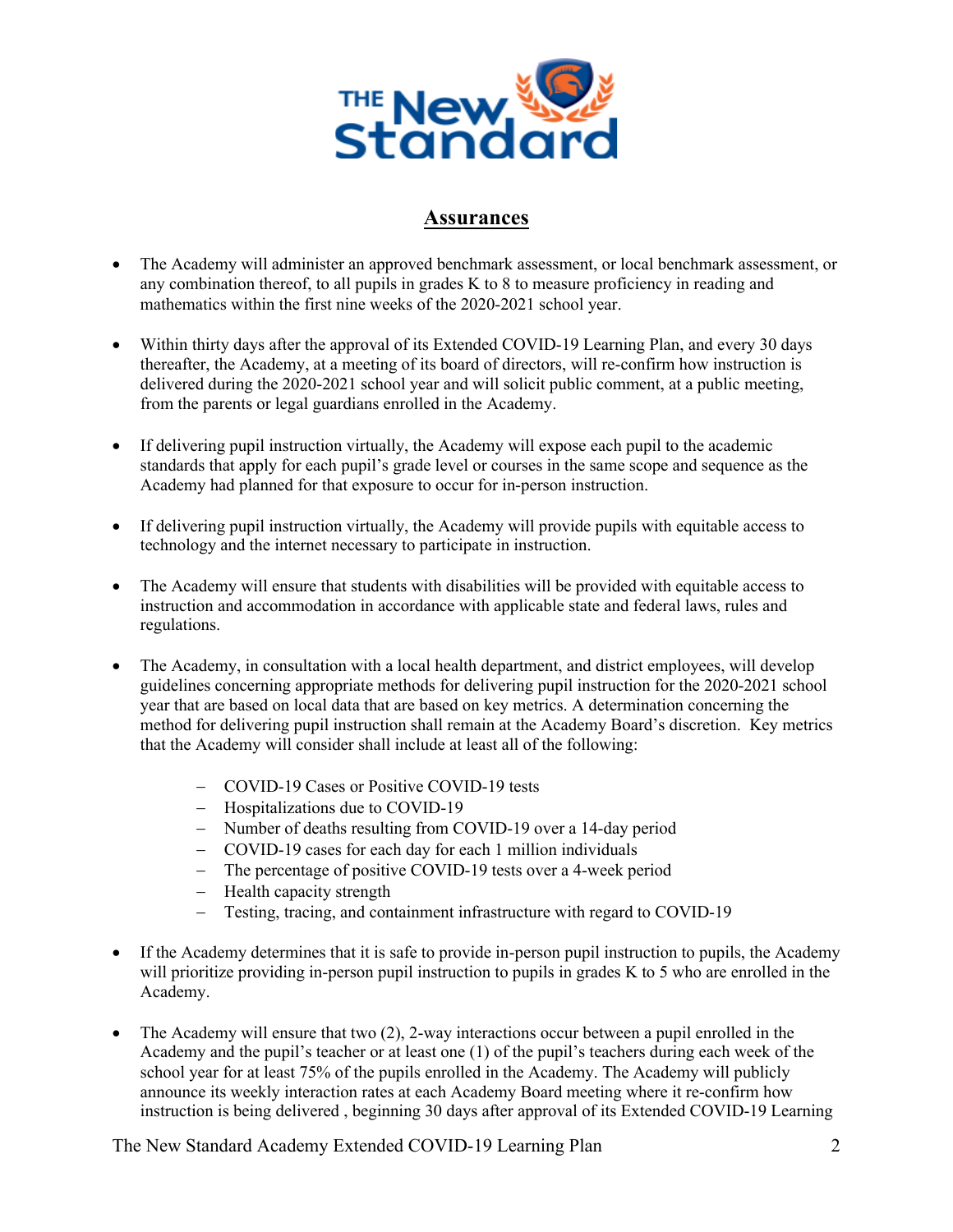

- Plan, and every 30 days thereafter. The Academy will make those rates available through the transparency reporting link located on the Academy website each month for the 2020-2021 school year.
- The Academy will create and make available on its transparency reporting link located on the Academy's website, a report concerning the progress made in meeting the educational goals contained in its Extended COVID-19 Learning Plan not later than February 1, 2021, for goals its expected would be achieved by the middle of the school year and not later than the last day of school of the 2020-2021 school year for goals the Academy expected would be achieved by the end of the school year.

Mr. John Rhymes President of the Board of Directors September 21, 2020

 $\overline{\phantom{a}}$  , where  $\overline{\phantom{a}}$  , where  $\overline{\phantom{a}}$  , where  $\overline{\phantom{a}}$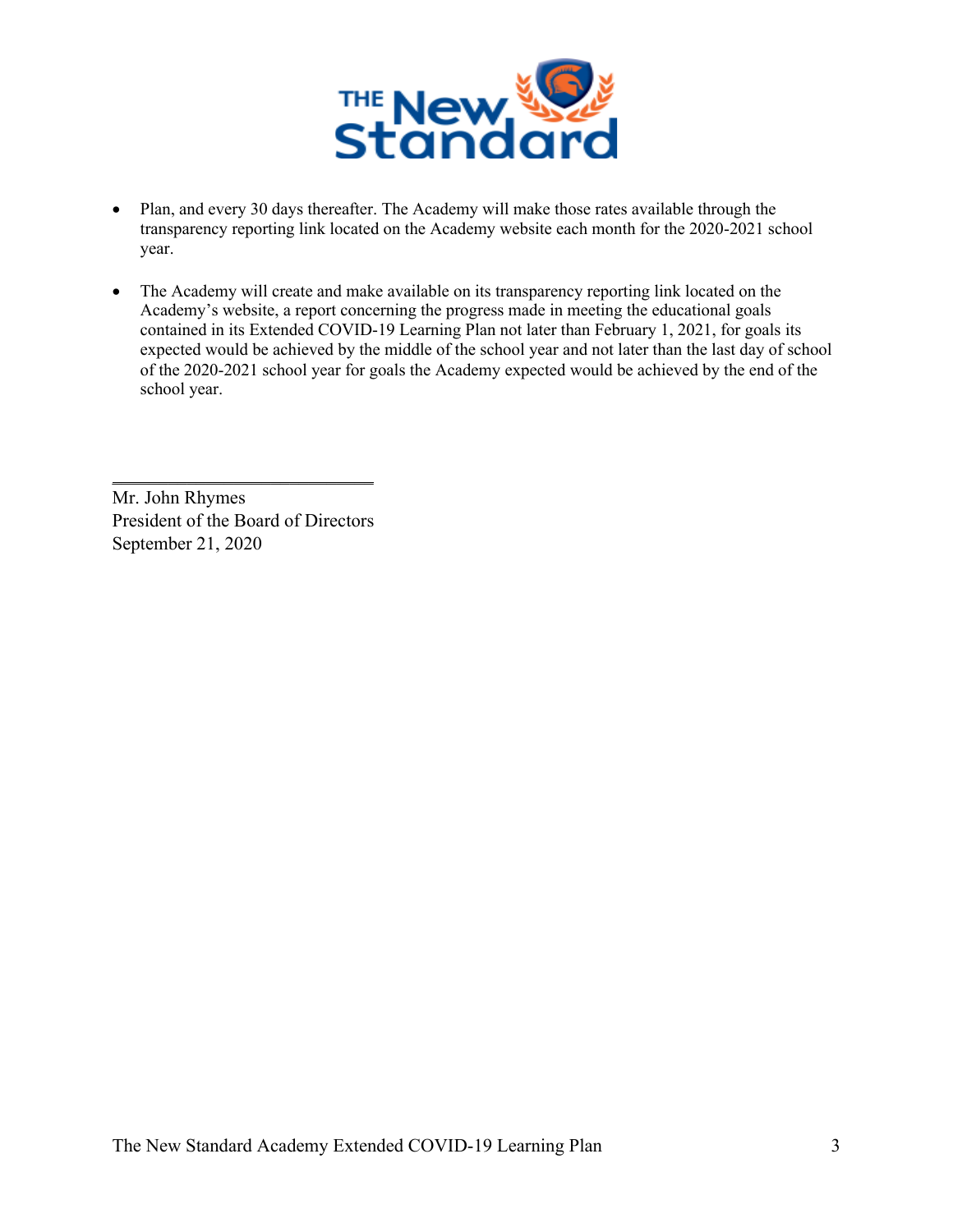

### **Introduction and Overview**

Welcome to The New Standard Academy (TNS), an educational community full of promise, driven by powerful connections amongst staff and students. Our goal to provide students with an unparalled educational experience remains paramount even through this time. The New Standard anticipates that you may have questions and concerns about our efforts to manage Coronavirus. Even though cases in the county are declining, we still take the threat of illness very seriously. Each day, the Academy closely monitors and analyzes developments from local, national and international health agencies, and we are taking actions to comply with directives that are rooted in facts and medical science. There is no issue more important than the effective management of this situation. We will do all we can to insure the safe return of our staff and students. Our mission to serve the city of Flint with a higher standard in educational excellence and community well-being will stand true during this time as we seek collective and collaborative effort to create the safest learning environment possible.

The following plan will explain in fine detail the heightened measures The New Standard Academy will exhaust to maintain a safe learning community and ease the concern of its stakeholders. While being cognizant of the guiding principles, our team identified three: 1. The health and safety of our students and staff members will remain at the forefront of every decision we make. 2. We will offer flexibility and options for our parents and students, to meet the varying levels of comfort that different families and individuals have and 3. We will continue to maintain high academic expectations and rigor, while meeting the diverse needs of all of our students. The academy leadership in conjunction with other principals under our Educational Service Provider collaborated to gather meaningful feedback and identify best practices. The team was comprised of the following: Superintendent, Assistant Superintendent, Multiple Principals, Instructional Coaches, MTSS Coordinator, Board of Directors, Teachers and Parents.

*An extended learning plan was deemed necessary as we adjusted our Phase 4 plan to not include on site face-to-face instruction and to instead deploy online learning until reconvening with our board on September 21, 2020.*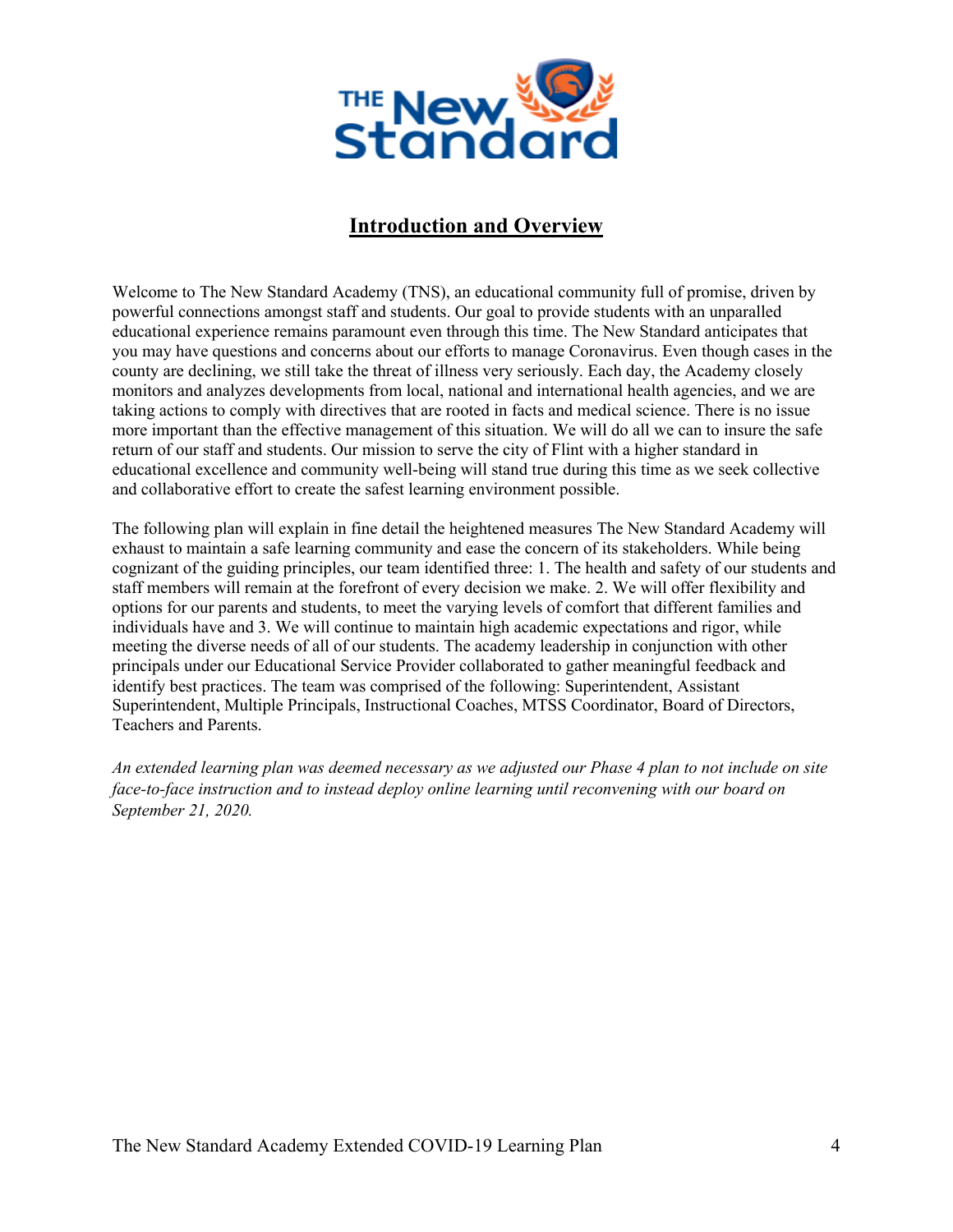

## **Educational Goals**

#### DESCRIPTION OF EDUCATIONAL PROGRAM AND EDUCATIONAL GOALS

Standard 1: The Academy shall, at a minimum, demonstrate to the Authorizer that its students are making sufficient progress to meet state-identified proficiency targets in each tested content area and grade level.

Standard 2: The Academy shall outperform host district/comparable district on the stateidentified proficiency test.

Standard 3: Using a recognized norm-referenced test, the Academy shall demonstrate that:

• students' fall-to-spring growth demonstrates measurable progress toward grade level targets (closing the gap—bringing students closer to grade level); and

• students' median fall-to-spring Student Conditional Growth Percentile (SCGP) will be at the fiftieth percentile or higher (compares like students, with similar scores – not grade specific).

Standard 4: Using a recognized norm-referenced test, the Academy shall demonstrate that:

• students will achieve scores equal to or greater than the grade level reading and math College/Career Readiness (CCR) target; and

• the percent of students meeting their projected score will average 60% (1 year's growth in 1 years' time).

An Academy identified by the Authorizer as being deficient in meeting the standards above, shall, further, engage, at its sole cost, the services of an entity with a demonstrated track record of improving instructional methodologies. This entity shall be acceptable to SVSU, in its sole discretion, for a term of two years, and be subject to renewal if the academic program does not reach the educational goals set forth herein.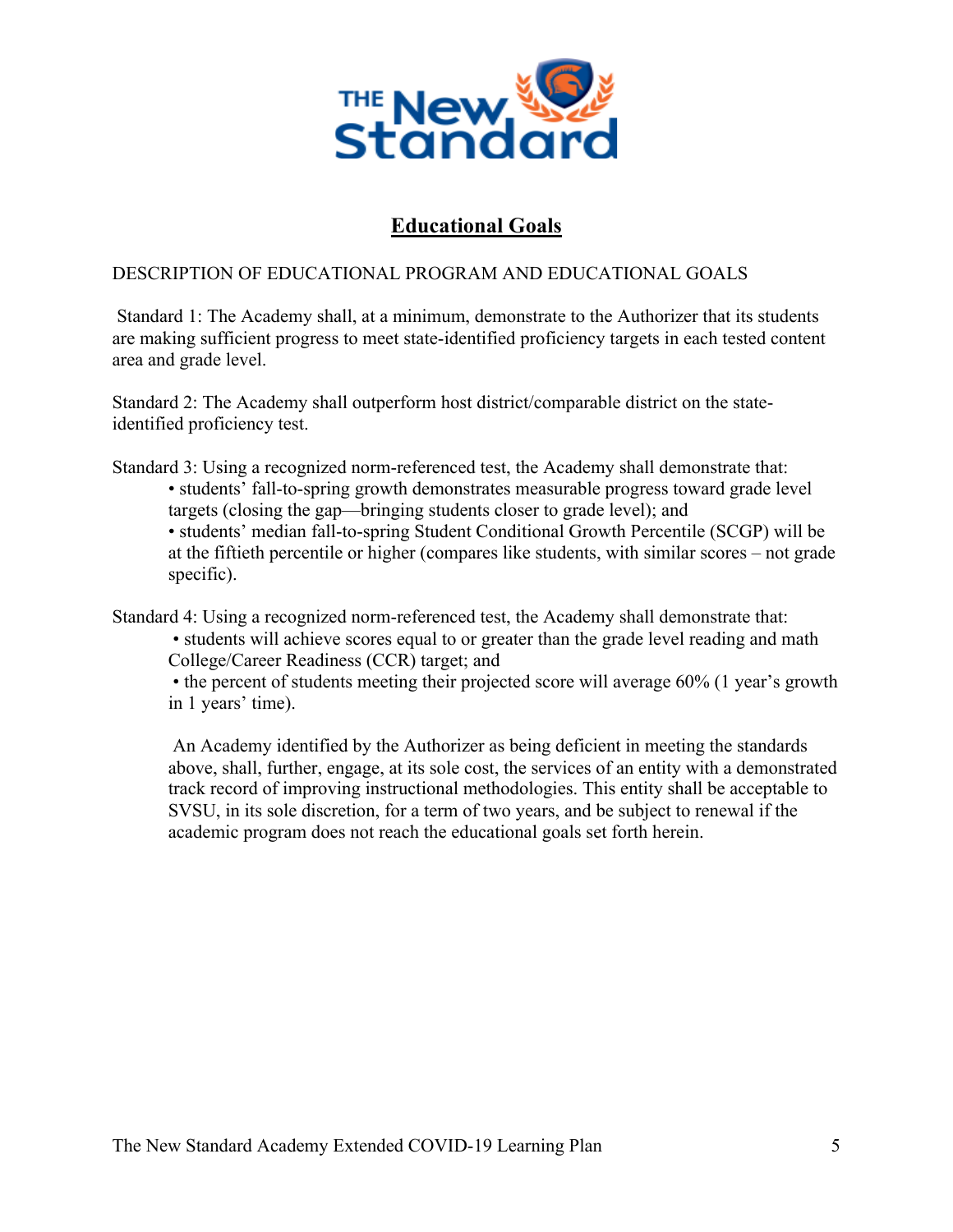

## **Instructional Delivery & Exposure to Core Content**

Remote Instruction

The Academy's certified grade level teachers have created standard-based video lessons by subject area. The teachers plan to activate remote learning by utilizing the Google Classroom platform to integrate synchronous and asynchronous learning and best practices that promote student engagement, consistency, and differentiation. All students will be NWEA tested at the beginning, middle and end of the year to assess growth and deficit areas. Students will also be assessed by using the district's 30-day Assessment tool in order to resume early intervention on grade level skills not mastered within that months' pacing.

Monitoring

The academy will utilize various assignments during the week that explicitly checks for understanding of new concepts and student accountability. They are as follows:

1. The Illuminate platform will be utilized to developed rigorous well-aligned assessments to monitor progress.

2. Also the 30-day assessments will continue to happen monthly to assess understanding of the previous months standards. This may be manipulated a bit as we matriculate through these unchartered waters. However, the idea is to maintain normal "in-school" procedures as best as possible. These assessments are generally due to be completed by the first week of each month. 4. Student attendance in the ZOOM calls and Google classroom will be maintained via Google Drive.

5. Teachers will keep a log of assignments and student completion rate in Google Drive.

6. Teachers will input assignments in PowerSchool

7. Teachers will monitor grades via PowerSchool